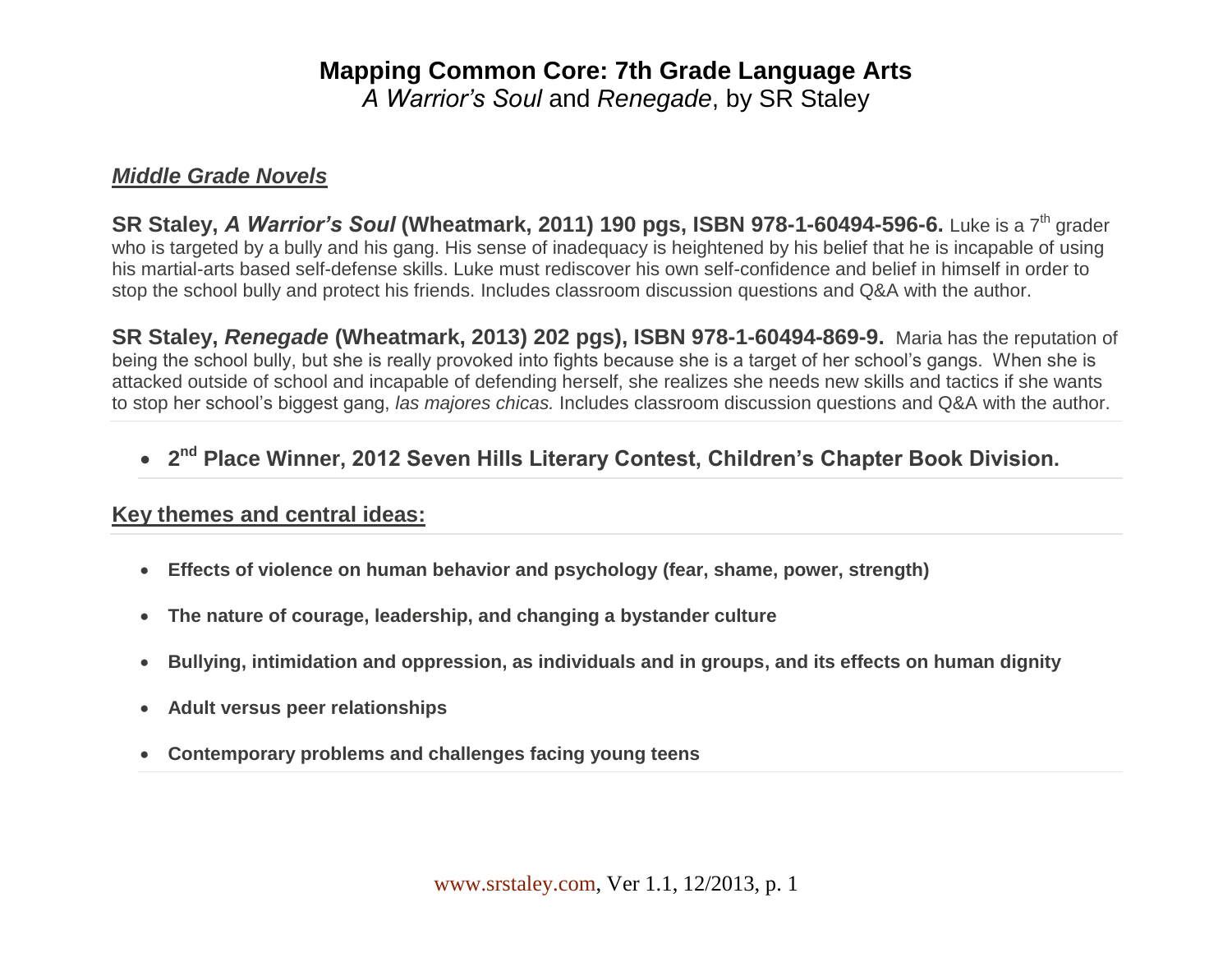#### **I. Key Ideas and Details**

[CCSS.ELA-Literacy.RL.7.1.](http://www.corestandards.org/ELA-Literacy/RL/7/1/) Cite several pieces of textual evidence to support analysis of what the text says explicitly as well as inferences drawn from the text.

[CCSS.ELA-Literacy.RL.7.2.](http://www.corestandards.org/ELA-Literacy/RL/7/2/) Determine a theme or central idea of a text and analyze its development over the course of the text; provide an objective summary of the text.

[CCSS.ELA-Literacy.RL.7.3.](http://www.corestandards.org/ELA-Literacy/RL/7/3/) Analyze how particular elements of a story or drama interact (e.g., how setting shapes the characters or plot).

#### **II. Craft and Structure**

[CCSS.ELA-Literacy.RL.7.4](http://www.corestandards.org/ELA-Literacy/RL/7/4/) Determine the meaning of words and phrases as they are used in a text, including figurative and connotative meanings; analyze the impact of rhymes and other repetitions of sounds (e.g., alliteration) on a specific verse or stanza of a poem or section of a story or drama.

[CCSS.ELA-Literacy.RL.7.5](http://www.corestandards.org/ELA-Literacy/RL/7/5/) Analyze how a drama's or poem's form or structure (e.g., soliloquy, sonnet) contributes to its meaning

[CCSS.ELA-Literacy.RL.7.6](http://www.corestandards.org/ELA-Literacy/RL/7/6/) Analyze how an author develops and contrasts the points of view of different characters or narrators in a text.

#### **III. Integration of Knowledge and Ideas**

[CCSS.ELA-Literacy.RL.7.7](http://www.corestandards.org/ELA-Literacy/RL/7/7/) Compare and contrast a written story, drama, or poem to its audio, filmed, staged, or multimedia version, analyzing the effects of techniques unique to each medium (e.g., lighting, sound, color, or camera focus and angles in a film).

[CCSS.ELA-Literacy.RL.7.9](http://www.corestandards.org/ELA-Literacy/RL/7/9/) Compare and contrast a fictional portrayal of a time, place, or character and a historical account of the same period as a means of understanding how authors of fiction use or alter history.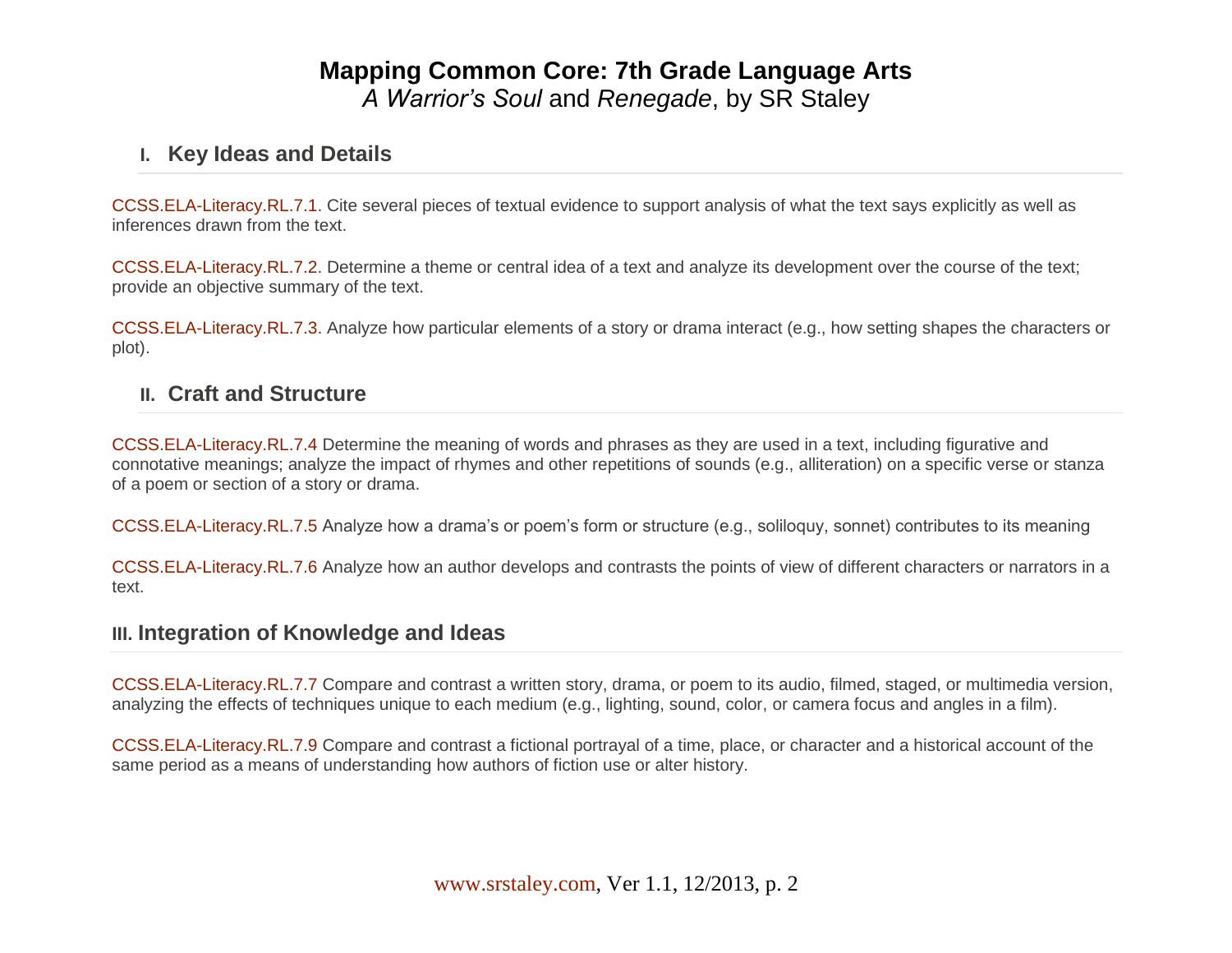*A Warrior's Soul* and *Renegade*, by SR Staley

#### **I. Key Ideas and Details**

[CCSS.ELA-Literacy.RL.7.1](http://www.corestandards.org/ELA-Literacy/RL/7/1/) Cite several pieces of textual evidence to support analysis of what the text says explicitly as well as inferences drawn from the text. **(Selected Passages)**

| <b>A Warrior's Soul</b>                                                                                                                                                                                                                                                                                                  | Renegade                                                                                                                                                                                                                                                                                                                                                                                                                |
|--------------------------------------------------------------------------------------------------------------------------------------------------------------------------------------------------------------------------------------------------------------------------------------------------------------------------|-------------------------------------------------------------------------------------------------------------------------------------------------------------------------------------------------------------------------------------------------------------------------------------------------------------------------------------------------------------------------------------------------------------------------|
| Fear<br>Description of Luke's predicament in the alley vs. internal<br>thoughts, ch 1<br>Implied threat of Dirk's gang pursuing Luke, ch 1<br>Absence of fear, climatic fight scene(s), chs 25-28.                                                                                                                       | Anger<br>Maria's perspective on The Challenge vs her defeat of Rachel's<br>$\bullet$<br>wannabes, chs 1, 20<br>Rachel's taunting of Maria, chs 1, 17, 20.                                                                                                                                                                                                                                                               |
| Anger<br>Luke's reaction to his mother, ch 2, 13<br>Luke's feeling of betrayal in front of the dojo and confrontation<br>$\bullet$<br>with his martial arts teacher, chs 7-8<br>Luke's reaction to dream of Dirk attacking Lucy & Chuck, ch 14<br>$\bullet$<br>Chuck vs Dirk in final alley fight, chs 25-28             | <b>Shame</b><br>Maria's reaction to her decision to leave the house at night, chs<br>$\bullet$<br>10, 12, 13<br>Leticia & Maria's banter regarding Maria's relationship with her<br>teacher, Ch 15<br>Joshua's attempt at telling jokes, Ch 15<br>$\bullet$<br>Leticia's feelings of responsibility after Maria is ambushed, ch<br>22<br>Maria's reaction to her own violence toward Ricardo, chs 25, 26                |
| Confidence/courage<br>Luke cowering in the alley, ch 1<br>Dirk's attack on Luke in the lunch room, ch 4<br>Luke's reaction to Peter's teaching Lucy martial arts, Chs 16-18<br>Luke's decision to stop Chuck, chs 19, 21, & 24<br>$\bullet$<br>Luke's approach to rescuing Lucy and defending against<br>Chuck, ch 25-28 | Violence/conflict<br>Rachel's use of language to provoke Maria into a fight, ch 1, ch<br>17, 20<br>Maria's attempts to diffuse conflict, ch 1 (vs. Rachel), ch 13 (vs.<br>Cecilia), ch 16 (vs Jesús), ch 17 (vs Rachel and Leticia), ch 20<br>(vs Rachel)<br>Ricardo's treatment of women, chs 9, 24, 26<br>Cecilia's treatment of Ricardo, chs 24, 26<br>$\bullet$<br>Cecilia's language provoking Maria, ch 16, ch 28 |
| Perceptions of facts & circumstances<br>Luke vs. his mother on bullying at his school, ch 2<br>Chuck's understanding of the threat faced by Dirk and his gang,<br>ch 12                                                                                                                                                  | Forgiveness/restraint<br>Maria vs Rachel 1, ch 1<br>Maria vs Rachel 2, ch 20<br>Maria vs Rachel 3, ch 22<br>$\bullet$                                                                                                                                                                                                                                                                                                   |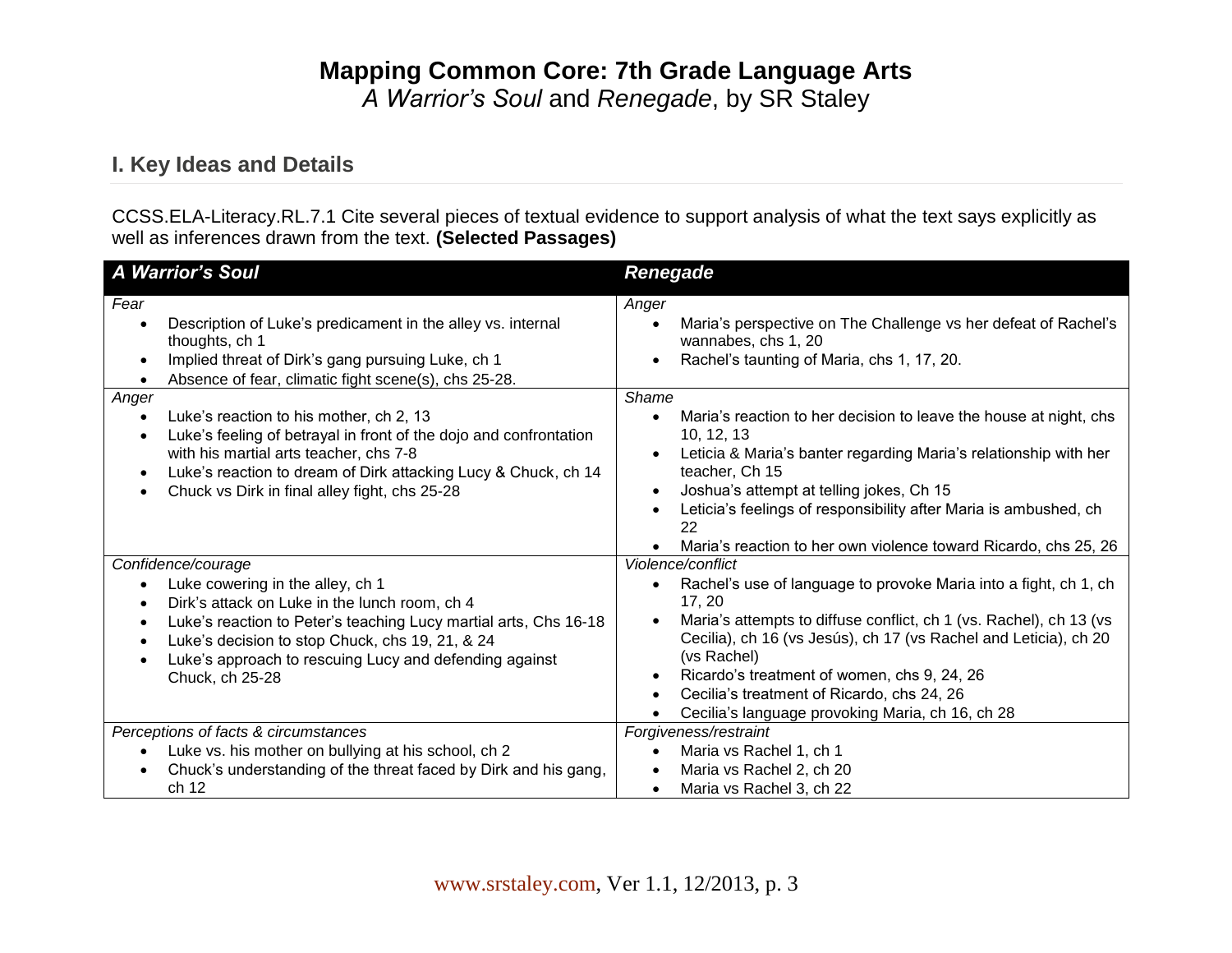| Luke's use of the American militia at Lexington & Concord to as | Maria vs Ricardo, ch 24 |  |
|-----------------------------------------------------------------|-------------------------|--|
| a metaphor for resistance to Dirk, chs 20 & 21                  |                         |  |
|                                                                 |                         |  |

[CCSS.ELA-Literacy.RL.7.2](http://www.corestandards.org/ELA-Literacy/RL/7/2/) Determine a theme or central idea of a text and analyze its development over the course of the text; provide an objective summary of the text.

| <b>A Warrior's Soul</b>                                                                                                                                                                                                                                                                                                    | <b>Renegade</b>                                                                                                                                                                                                                                                                                                                                                                                                                  |
|----------------------------------------------------------------------------------------------------------------------------------------------------------------------------------------------------------------------------------------------------------------------------------------------------------------------------|----------------------------------------------------------------------------------------------------------------------------------------------------------------------------------------------------------------------------------------------------------------------------------------------------------------------------------------------------------------------------------------------------------------------------------|
| Luke's transformation as a leader<br>fearful victim, ch 1<br>decision to go back to martial arts training, ch 14<br>First steps toward leadership, chs 16-19, 23<br>Teamwork, co-operative leadership with Lucy, chs 15, 19, 21                                                                                            | Maria's transformation from victim to leader<br>acceptance of socially defined role as bully/victim, ch 1, ch 2,<br>ch <sub>3</sub><br>evolution to survivor, chs 10-13<br>evolution to defender, chs 14, 15, 18, 24, 27, 28                                                                                                                                                                                                     |
| Emergence as leader, ch 22-30<br>Violence and diffusing conflict<br>Luke's decision to fight, ch 1<br>Dirk's attack on Luke, ch 4<br>Luke's decision to fight Dirk & his gang, ch 22<br>Luke's decision to spare Dirk further injury, ch 28<br>Effects of escalating violence and threats, Chs 1, 4, 12, 14, 22,<br>24-28. | Violence and diffusing conflict<br>Failure: Rachel's attack on Maria, ch 1<br>Failure: Maria's interaction with Principal Rodriguez, ch 2<br>Failure: Maria's attempt to defend herself in the park, ch 9<br>Success: Relationship with Joshua, ch 10<br>Success: Defending Leticia against las majors chicas, ch 13<br>Success: Fight to defend herself against Ricardo, ch 24<br>Success: Choosing not to fight Cecilia, ch 27 |
| Adult relationships with children,<br>Luke's relationship with his Mom, ch 2, 13<br>Luke's relationship with Peter, 9, 13, 16-18, 30                                                                                                                                                                                       | Adult relationships with children<br>Maria's relationship with her parents, chs 6, 12, 26<br>Maria's relationship with her teacher(s) Clare Larson, ch 3-4,13<br>Maria's relationship with Principal Rodriguez, ch 2<br>Maria's relationship with Joshua, Christiana, chs 10-12, 15, 18,<br>23, 25, 26,                                                                                                                          |
| Foregiveness/human dignity<br>Dirk's use of violence and threats to subjucate Luke, Lucy,<br>Chuck, etc., chs 1, 4, 6, 22, 24, 26-27<br>Luke's restraint in his fight with Dirk & his gang, chs 27-28                                                                                                                      | Restorative Justice/Forgiveness<br>Rachel's attacks on/threats to Maria, ch 1,<br>Rachel's ambush of Maria, ch 20<br>Maria's decision to aid Rachel & Carmella after the ambush, ch<br>$\bullet$                                                                                                                                                                                                                                 |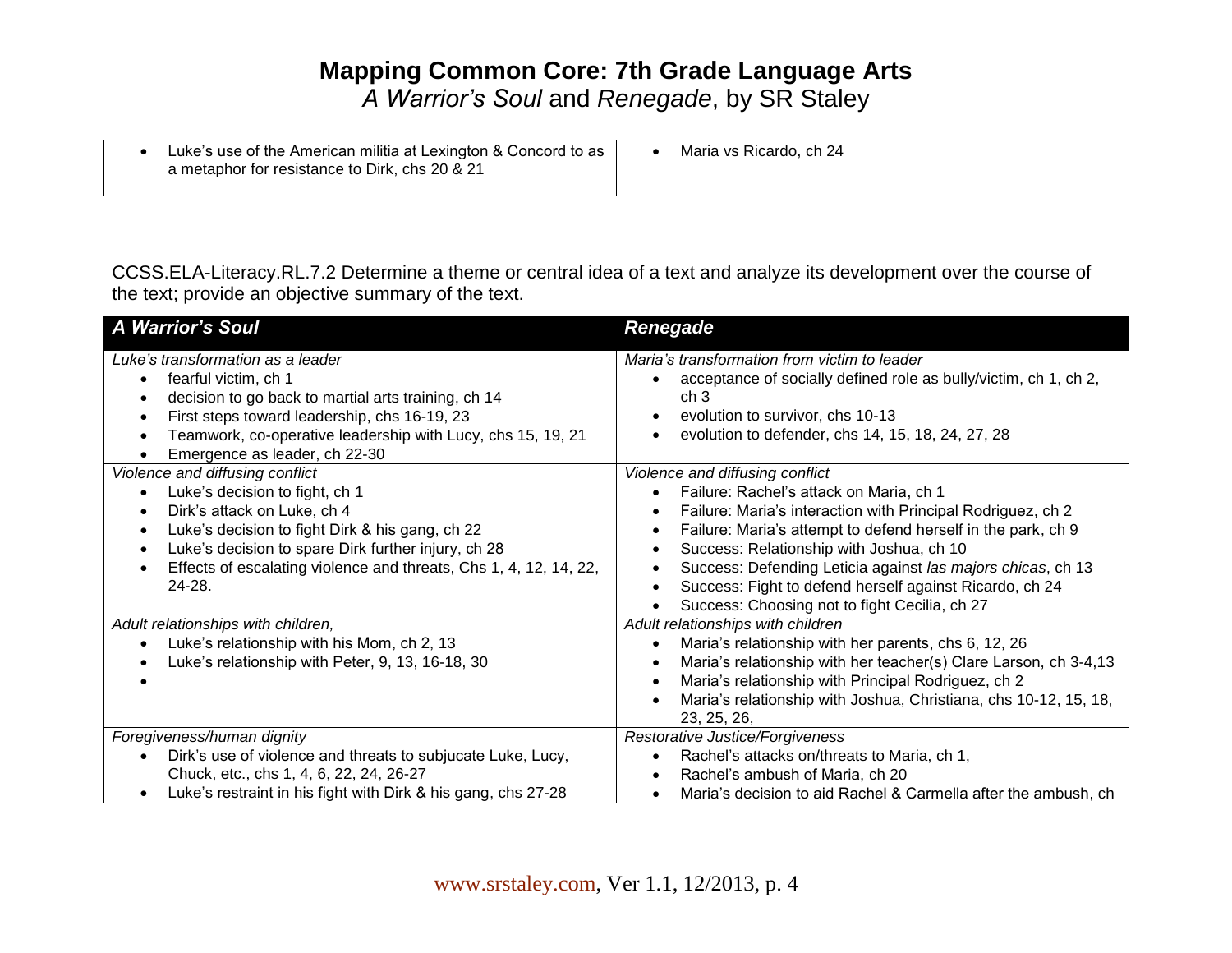*A Warrior's Soul* and *Renegade*, by SR Staley

|                                                                                              | 21<br>Rachel's reconciliation with Maria, ch 22<br>Maria's acceptance of Rachel, ch 227-28                             |
|----------------------------------------------------------------------------------------------|------------------------------------------------------------------------------------------------------------------------|
| Luke's inability to control his environment                                                  | Self-defense & violence                                                                                                |
| Dirk's gang chasing him into the alley, ch 1                                                 | Maria's & Rachel's fight, ch 1                                                                                         |
| Dirk attacking Luke in the lunch room, ch 4                                                  | Maria's attack in the park, ch. 9                                                                                      |
| Change in Luke confidence during self-defense instruction with<br>Lucy, chs 16-19            | Joshua's justification for training Maria, Ch 11/12<br>Maria's use of the han bo against las majores chicas, ch 13, 24 |
| Peer response to Luke's discussion of the American revolution,<br>ch 20-21                   | Joshua's lessons with Maria & Leticia, ch 16, 18, 23                                                                   |
| Climatic fight in the alley where Luke prevails through luck and<br>good judgment, chs 24-28 |                                                                                                                        |
| Self-defense and violence                                                                    |                                                                                                                        |
| Luke's perception of his skills, ch 1                                                        |                                                                                                                        |
| Luke's perception of himself in dream, ch 3                                                  |                                                                                                                        |
| Dirk's attack on Luke in lunch room, ch 4                                                    |                                                                                                                        |
| Peter's encouragement of Luke in the street, ch 9                                            |                                                                                                                        |
| Peter's self-defense lessons with Lucy & Luke, chs16-19                                      |                                                                                                                        |
| Limits of self-defense, ch 30                                                                |                                                                                                                        |

[CCSS.ELA-Literacy.RL.7.3](http://www.corestandards.org/ELA-Literacy/RL/7/3/) Analyze how particular elements of a story or drama interact (e.g., how setting shapes the characters or plot).

| <b>A Warrior's Soul</b>                                                                                                                                                      | <b>Renegade</b>                                                                                                                                                                                                             |
|------------------------------------------------------------------------------------------------------------------------------------------------------------------------------|-----------------------------------------------------------------------------------------------------------------------------------------------------------------------------------------------------------------------------|
| School<br>Dirk's attacks/threats directed at Luke, chs 4, 6, 22<br>Role of teachers in diffusing violence, chs 2, 4-6<br>Limitations of training in dojo, chs 7-9, 13, 16-18 | School<br>Maria's "decision" to fight Rachel, ch 1<br>Maria's decision to save Carmella & Rachel, ch 21<br>Maria's decision to not fight Cecilia, ch 27<br>Principal Rodriguez's decision to expel Maria for fighting, ch 2 |
| Community/non-school                                                                                                                                                         | Community/non-school                                                                                                                                                                                                        |
| Luke's decision to fight after being trapped in the alley, ch 1                                                                                                              | Rachel's attack on Maria in school versus when she walks back                                                                                                                                                               |
| Luke, Lucy & Chuck's discussions at school, chs 4, 19, 21                                                                                                                    | home alone, ch 20                                                                                                                                                                                                           |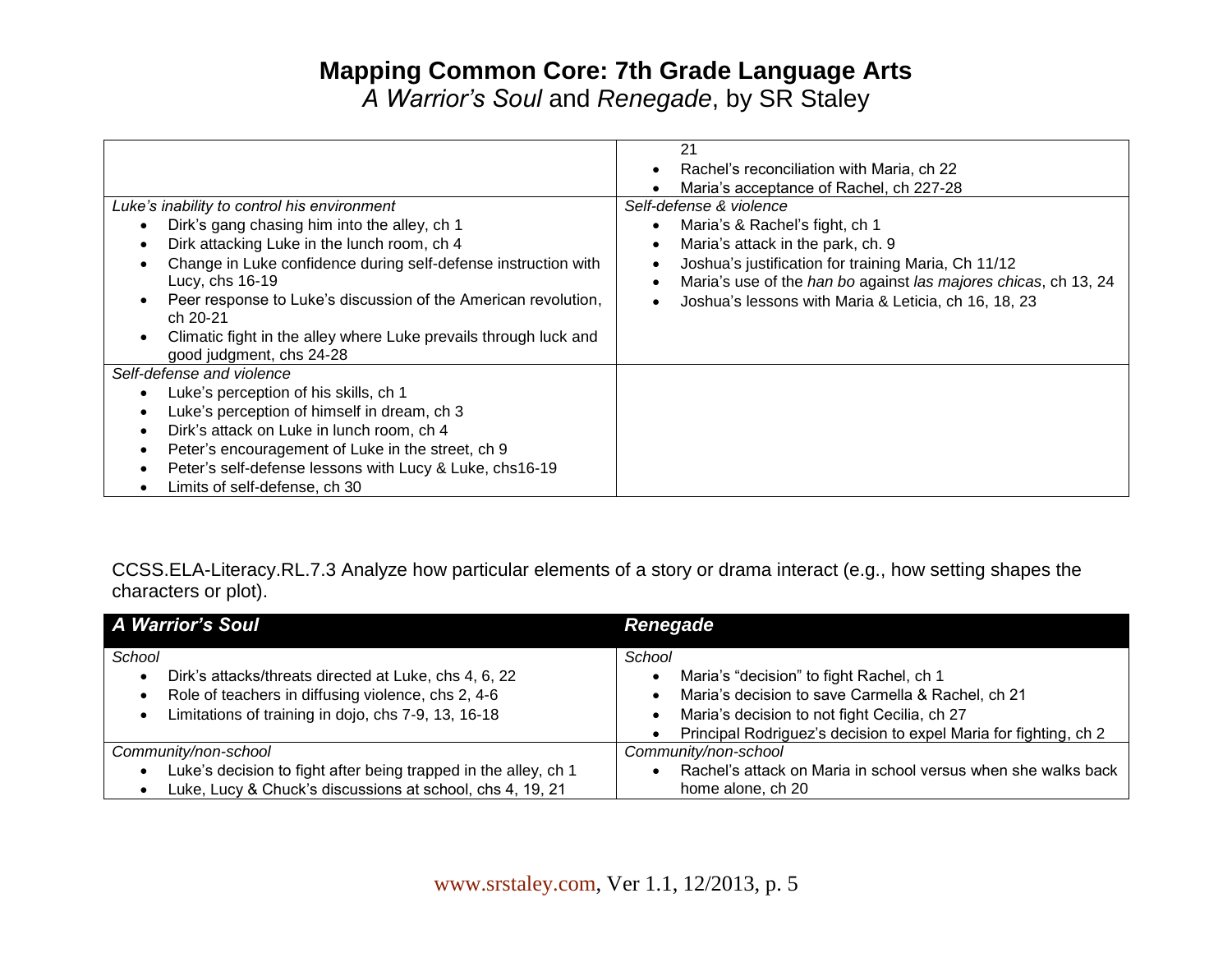|        | Luke, Lucy & Chuck discussion of strategy at the diner, ch 12 |        | The warehouse and Ricardo's decision to attack Maria & Jesús,<br>ch 24. |
|--------|---------------------------------------------------------------|--------|-------------------------------------------------------------------------|
|        |                                                               |        |                                                                         |
| Family |                                                               | Family |                                                                         |
|        | Luke's mothers view of her role in the family, chs 2, 13      |        | Jesús's role as big brother to Maria, chs 7, 16, 24                     |
|        | Influence of Luke's younger sisters on his identity, ch 2     |        | Role of Maria's father & mother, ch 6, 12, 26                           |
|        | Peers as family, chs 4, 11-12, 15, 21, 23, 29, 30             |        | Peers as family, Ricardo's gang versus blood relatives, ch 7,<br>16, 24 |
| Dreams |                                                               |        |                                                                         |
|        | Luke's dream of saving Lucy, ch 3                             |        |                                                                         |
|        | Luke's dream of the attack by Dirk's gang, 14                 |        |                                                                         |
|        | Luke's decision to confront Chuck & fight Dirk                |        |                                                                         |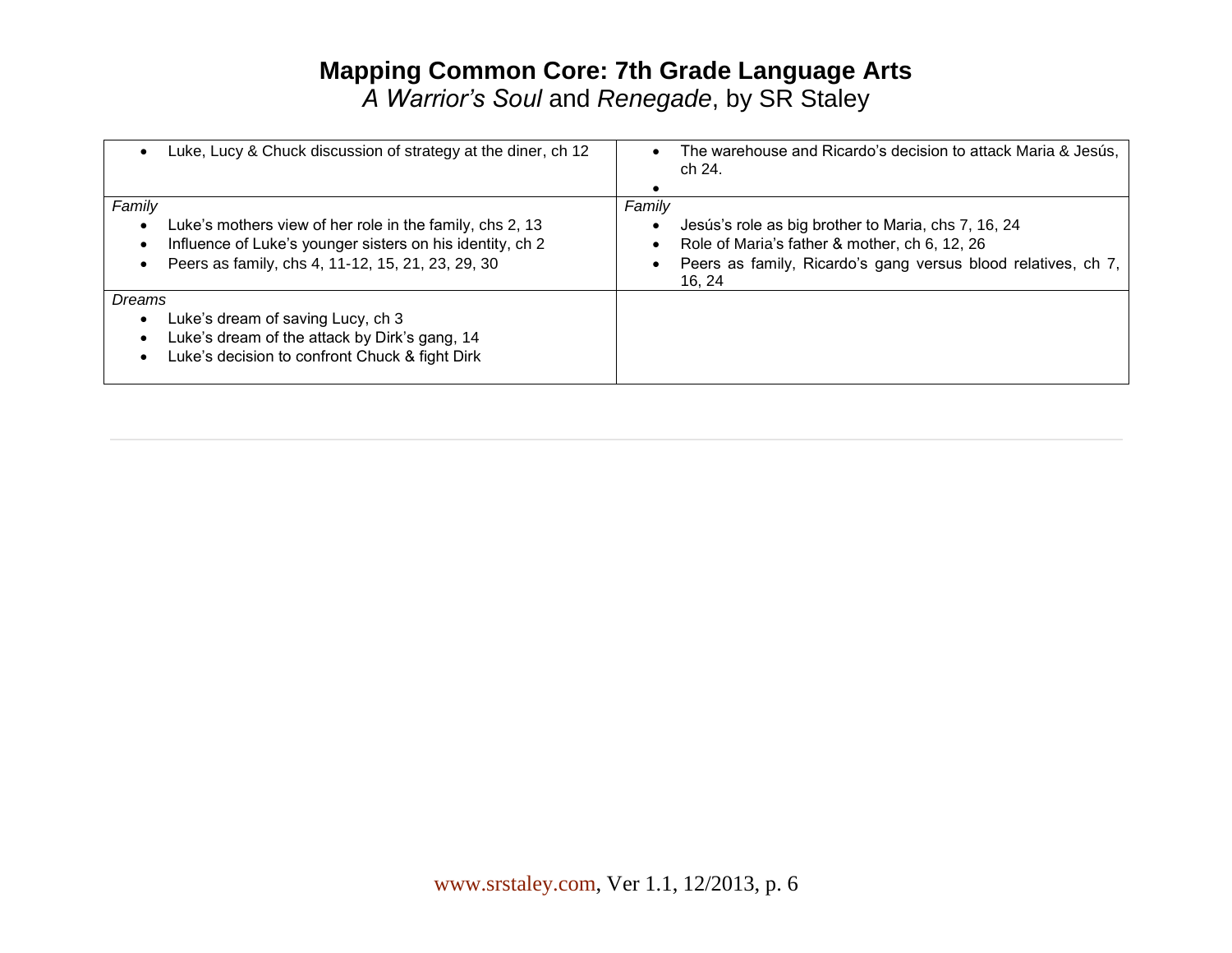*A Warrior's Soul* and *Renegade*, by SR Staley

#### **II. Craft and Structure**

[CCSS.ELA-Literacy.RL.7.4](http://www.corestandards.org/ELA-Literacy/RL/7/4/) Determine the meaning of words and phrases as they are used in a text, including figurative and connotative meanings; analyze the impact of rhymes and other repetitions of sounds (e.g., alliteration) on a specific verse or stanza of a poem or section of a story or drama.

| <b>A Warrior's Soul</b>                                      | Renegade                                                                          |
|--------------------------------------------------------------|-----------------------------------------------------------------------------------|
| Dirk's taunting of Luke with the label "turtle," ch 4, ch 22 | Use of Spanish words and phrases (throughout)                                     |
| Reference to animal                                          | Bruja (witch)                                                                     |
| Reference to martial arts                                    | las majores chicas                                                                |
|                                                              | among Maria's family, ch 6                                                        |
| References to ninjas, ch. 2, 3, 4, 16                        | Meaning of the word "date", ch 16, 17, 19                                         |
| Use of profanity (mild), ch 22, 28                           | Use of profanity (mild), ch 23                                                    |
| Cowardice and bravery, ch 1, 7-10, 22-28                     | Walking cane versus han bo as used in the text at different points in the<br>plot |
|                                                              | self-defense education, ch 11-12<br>practical self-defense at school, chs 13-14   |
|                                                              | practical self-defense against Ricardo's gang, ch 24                              |
|                                                              |                                                                                   |
| Provocation and personal responsibility, chs 4-6             | Cecilia's use of the reference to "squirrel", ch 27                               |
| Responsibility for others, chs 1, 12, 14-19, 21, 23-27, 30   |                                                                                   |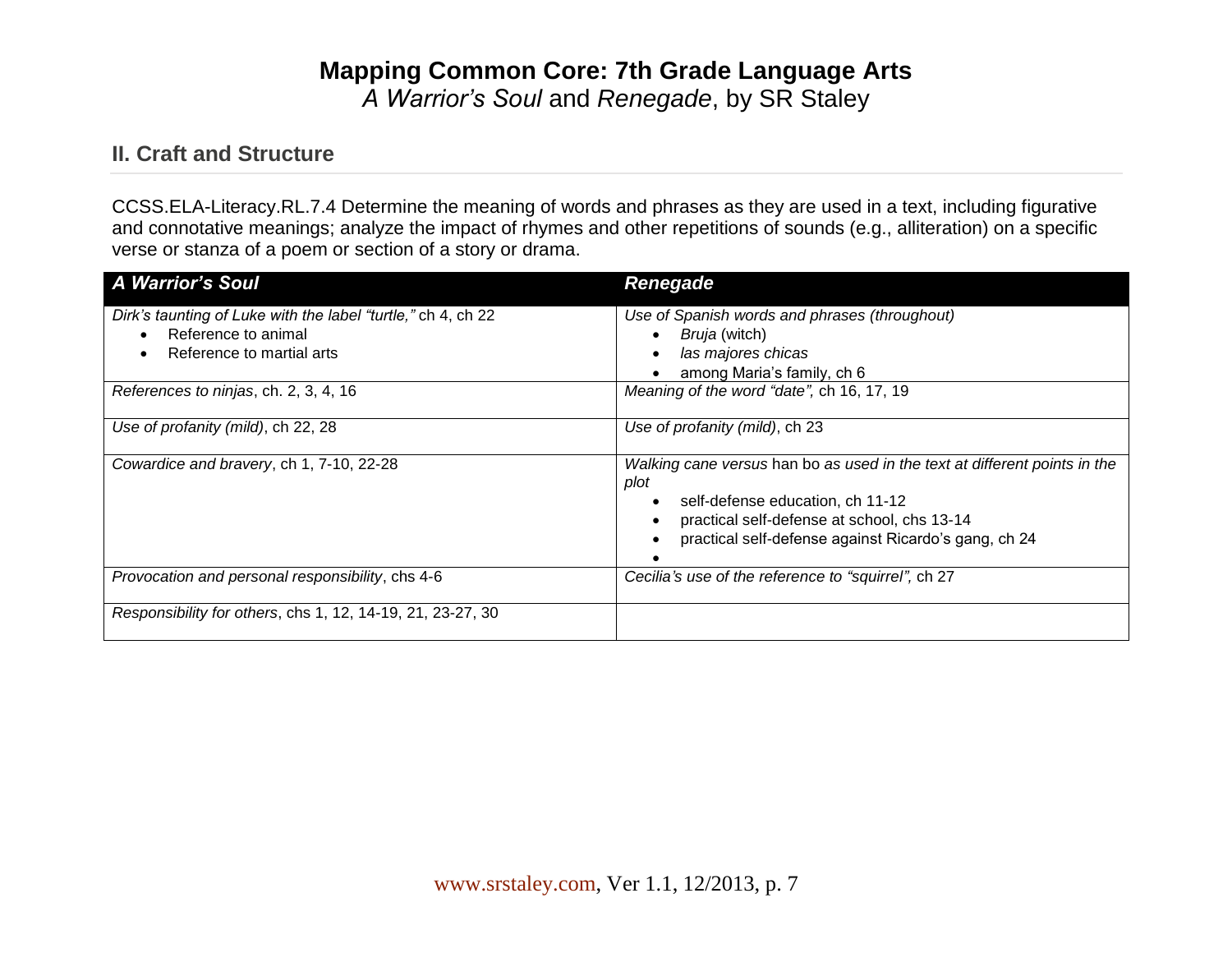[CCSS.ELA-Literacy.RL.7.5](http://www.corestandards.org/ELA-Literacy/RL/7/5/) Analyze how a drama's or poem's form or structure (e.g., soliloquy, sonnet) contributes to its meaning

| A Warrior's Soul                                                                                                                                                                                                                                                                                        | <b>Renegade</b>                                                                                                                                                                                                                                                |
|---------------------------------------------------------------------------------------------------------------------------------------------------------------------------------------------------------------------------------------------------------------------------------------------------------|----------------------------------------------------------------------------------------------------------------------------------------------------------------------------------------------------------------------------------------------------------------|
| Key plot points in the development of Luke as hero, ch 1, 3, 10, 14,<br>17/18, 22-25                                                                                                                                                                                                                    | Bri Griffin's poem "The Step"                                                                                                                                                                                                                                  |
| Escalation of violence through threat and action,<br>The gang's pursuit of Luke in the alley, ch 1<br>Dirk's attack on Luke in the lunch room, ch 4<br>Chuck's plan to use a gun to defend against Dirk, ch 12<br>Dirk's challenge to Luke, ch 22<br>Luke & Chuck's defense of their friends, chs 24-28 | Escalation of violence through threat and action<br>The Challenge, ch 1<br>Attack on Maria in the park, ch 9<br>Attack on Maria at school by las majores chicas, ch 13<br>Rachel's second attack on Maria, ch 20<br>Ricardo's ambush of Maria and Jesús, ch 24 |
| Development of courage and self-confidence, chs 14, 16-19                                                                                                                                                                                                                                               | Development of new skills and mindset, chs 11,12, 15,18, 22, 23, 24                                                                                                                                                                                            |

[CCSS.ELA-Literacy.RL.7.6](http://www.corestandards.org/ELA-Literacy/RL/7/6/) Analyze how an author develops and contrasts the points of view of different characters or narrators in a text.

| <b>A Warrior's Soul</b>                                                                                                                                                                                                                                           | Renegade                                                                                                                                                                    |
|-------------------------------------------------------------------------------------------------------------------------------------------------------------------------------------------------------------------------------------------------------------------|-----------------------------------------------------------------------------------------------------------------------------------------------------------------------------|
| Protagonists<br>Luke and Chuck at the lunch table, chs 4, 12, 21<br>Luke and Lucy walking to the dojo, ch 15<br>Luke, Lucy & Chuck at diner, discussing strategy for dealing<br>with Dirk, 12<br>Luke, Lucy & Chuck in lunch room just before the climactic fight | Protagonists<br>Maria and Leticia, chs 5, 13, 14, 15, 18, 19, 22, 23, 27-28<br>Maria and Rachel (after the ambush), chs 22, 27-28<br>Maria and her brother Jesús, 7, 16, 24 |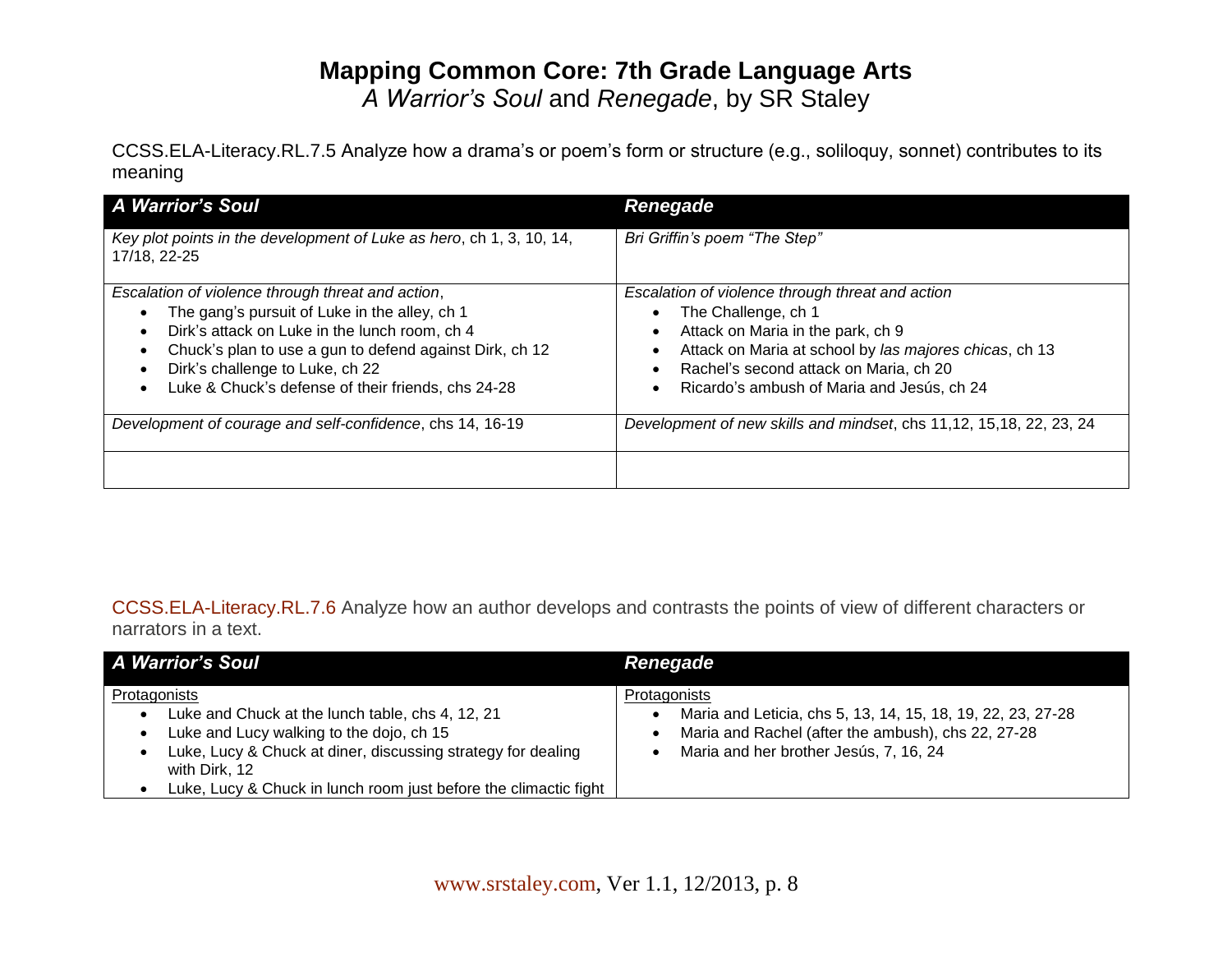*A Warrior's Soul* and *Renegade*, by SR Staley

| scene in the alley, 21                                                                                                                                                                                                                                                                               |                                                                                                                                                                                                                                                                                              |
|------------------------------------------------------------------------------------------------------------------------------------------------------------------------------------------------------------------------------------------------------------------------------------------------------|----------------------------------------------------------------------------------------------------------------------------------------------------------------------------------------------------------------------------------------------------------------------------------------------|
| Antagonists<br>Luke and Dirk in the lunch room, ch 4<br>Luke and Dirk in the hallway, ch 22<br>Luke and Dirk at beginning of climactic fight, ch 24<br>Luke and Dirk at end of climactic fight, 28                                                                                                   | Antagonists<br>Maria and Rachel before the alley fight, chs 1, 4, 17, 20<br>Maria and Cecilia, chs 13, 24, 27<br>Rachel & Cecilia, chs 4, 27<br>Cecilia & Recardo, ch 24<br>Jesús and Ricardo, ch 7, 16, 24                                                                                  |
| Adult to teen<br>Luke & Mr. Brunner, ch 5<br>Luke & the school nurse after his fight with Dirk, ch 6<br>Luke and Luke's Mom, chs 2, 13<br>Peter and Luke outside the dojo, ch 15<br>٠<br>Peter and Luke inside the dojo with Lucy, 16-18<br>Peter and Luke after the climatic fight with Dirk, ch 30 | Adult to teen<br>Maria and her father, ch 6, 12, 26<br>Maria and her mother, 6, 12, 26<br>Maria and Joshua, after the park fight, ch 10-11<br>Maria and Joshua, during self-defense training, chs 15, 18, 23<br>٠<br>Maria and Christiana during self-defense traning, chs 15, 18,<br>23, 25 |
| Adult to adult<br>Peter and Luke's Mom, ch 13<br>Luke's Mom & the school principal, ch 2                                                                                                                                                                                                             | Adult to adult<br>Joshua and Christiana, first meeting with Maria, ch 11<br>Joshu and Maria's parents, ch 12<br>Joshua and the police, ch 27<br>Clare Larson (teacher) with Principal Rodriguez, ch 3<br>Clare Larson with fellow teacher Chris Downey, ch 4                                 |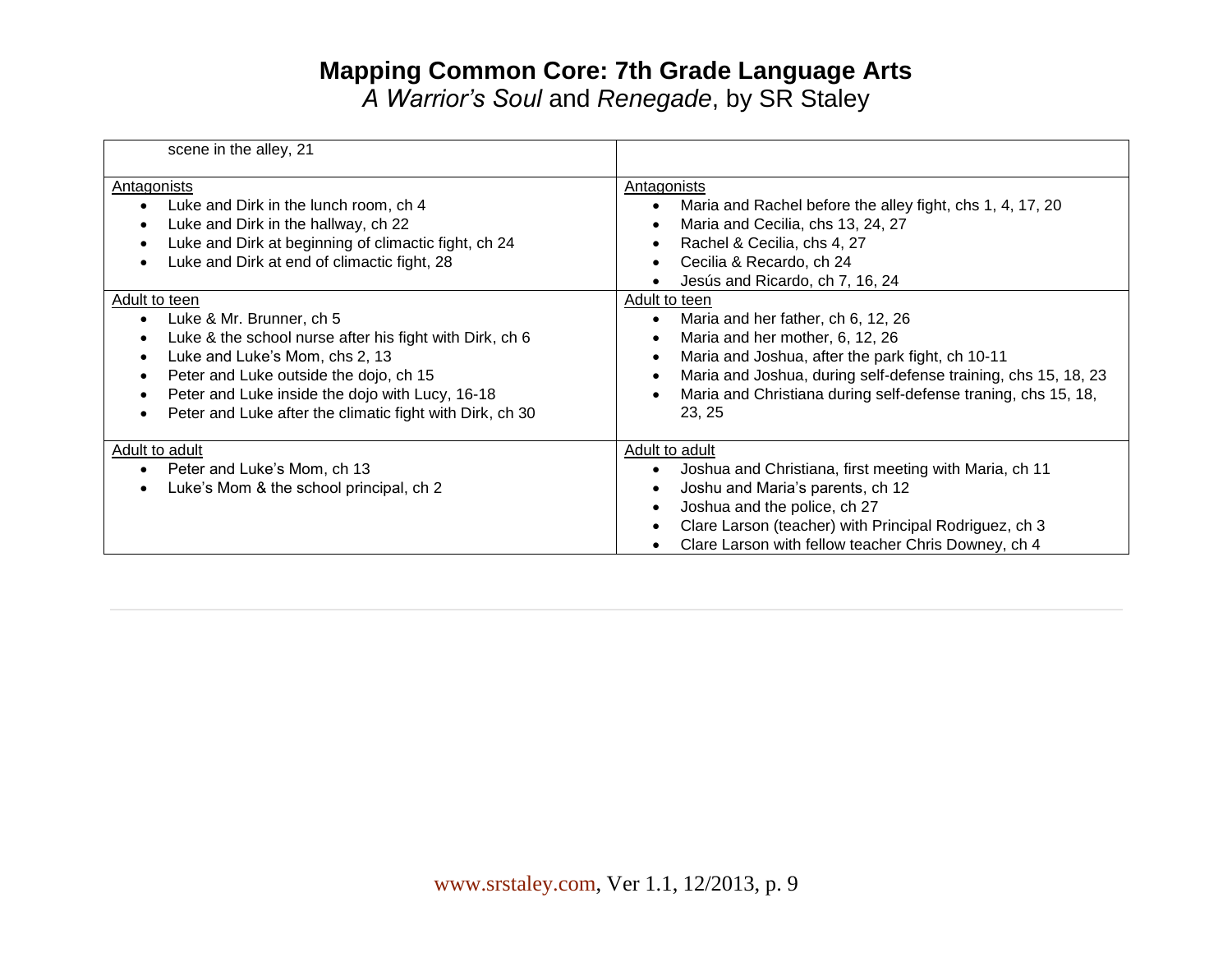#### **III. Integration of Knowledge and Ideas**

[CCSS.ELA-Literacy.RL.7.7](http://www.corestandards.org/ELA-Literacy/RL/7/7/) Compare and contrast a written story, drama, or poem to its audio, filmed, staged, or multimedia version, analyzing the effects of techniques unique to each medium (e.g., lighting, sound, color, or camera focus and angles in a film).

| A Warrior's Soul      | Renegade              |
|-----------------------|-----------------------|
| <b>NOT APPLICABLE</b> | <b>NOT APPLICABLE</b> |

[CCSS.ELA-Literacy.RL.7.9](http://www.corestandards.org/ELA-Literacy/RL/7/9/) Compare and contrast a fictional portrayal of a time, place, or character and a historical account of the same period as a means of understanding how authors of fiction use or alter history.

| A Warrior's Soul                                                                                                                                    | Renegade                                |
|-----------------------------------------------------------------------------------------------------------------------------------------------------|-----------------------------------------|
| Ninja dream sequence, ch. 3                                                                                                                         | Reference to sirens in Greek mythology, |
| American revolutionary militia at Lexington & Concord and the "shot"<br>heard round the world," ch 20<br>Relevance to resistance to Dirk & his gang |                                         |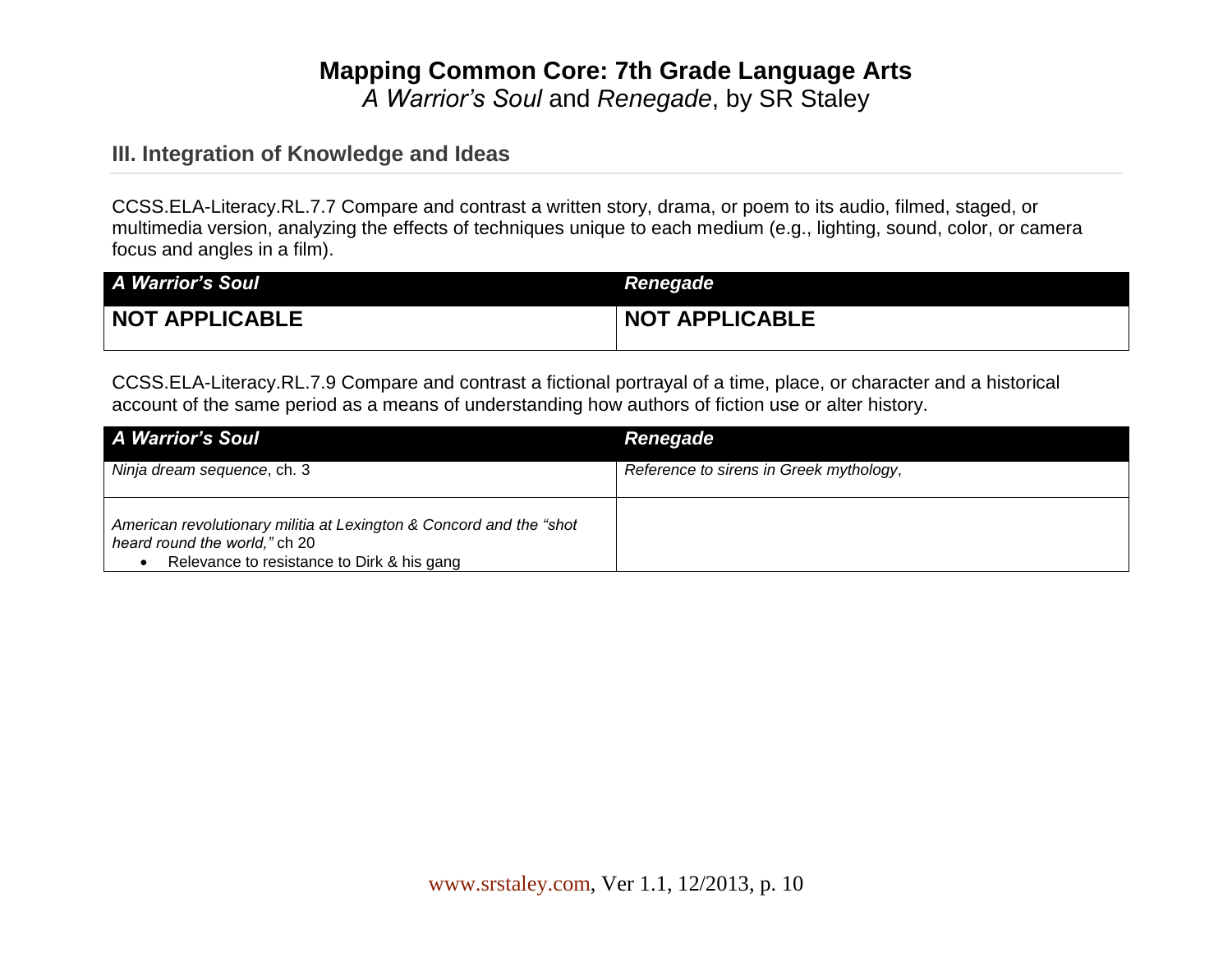*A Warrior's Soul* and *Renegade*, by SR Staley

|                | <b>COMMON CORE DISCUSSION OPPORTUNITIES</b>                                                                                                                                                                                                                                                                    |               |               |               |               |               |               |               |               |  |  |  |
|----------------|----------------------------------------------------------------------------------------------------------------------------------------------------------------------------------------------------------------------------------------------------------------------------------------------------------------|---------------|---------------|---------------|---------------|---------------|---------------|---------------|---------------|--|--|--|
|                | <b>A Warrior's Soul</b>                                                                                                                                                                                                                                                                                        | 1             |               |               | $\bf{II}$     |               |               | III           |               |  |  |  |
| <b>Chap</b>    | <b>Chapter synopsis</b>                                                                                                                                                                                                                                                                                        | <b>RL.7.1</b> | <b>RL.7.2</b> | <b>RL.7.3</b> | <b>RL.7.4</b> | <b>RL.7.5</b> | <b>RL.7.6</b> | <b>RL.7.7</b> | <b>RL.7.9</b> |  |  |  |
| $\mathbf{1}$   | Luke hides in an alley as he is chased by a gang<br>of bullies, forcing him to confront his perceived<br>cowardice and role as a bystander to violence.                                                                                                                                                        |               |               |               |               |               |               |               |               |  |  |  |
| $\overline{2}$ | A dispirited Luke returns home and is confronted<br>by his mother, who refuses to believe bullying is<br>a problem at his school, telling Luke to just<br>ignore Dirk & the gang.                                                                                                                              |               |               |               |               |               |               |               |               |  |  |  |
| $\overline{3}$ | Luke dreams of being a ninja where he is the hero<br>that saves his best friend, Lucy from an abductor.                                                                                                                                                                                                        |               |               |               |               |               |               |               |               |  |  |  |
| $\overline{4}$ | Luke's friend Chuck embarrasses him at lunch by<br>revealing he secretly trains in martial arts. We are<br>introduced to Lucy who is upset Luke didn't tell<br>him about his training. Luke is accosted by Dirk<br>and physically assaulted.                                                                   |               |               |               |               |               |               |               |               |  |  |  |
| 5              | A teacher breaks up the "fight," but didn't see the<br>circumstances or Dirk's provocation. He blames<br>Luke for the fight, and sends him to the school<br>nurse.                                                                                                                                             |               |               |               |               |               |               |               |               |  |  |  |
| 6              | The school nurse treats Luke for his injuries but<br>also believes Luke is also responsible for the fight<br>and his injuries despite Lucy's protests.                                                                                                                                                         |               |               |               |               |               |               |               |               |  |  |  |
| $\overline{7}$ | Unwilling to confront his mother about the fight,<br>Luke walks around the neighborhood after school<br>and finds himself in front of his dojo. He feels<br>betrayed by his instructors and contemplates<br>vandalizing the school, but is interrupted by a<br>bystander. His failure to follow through on the |               |               |               |               |               |               |               |               |  |  |  |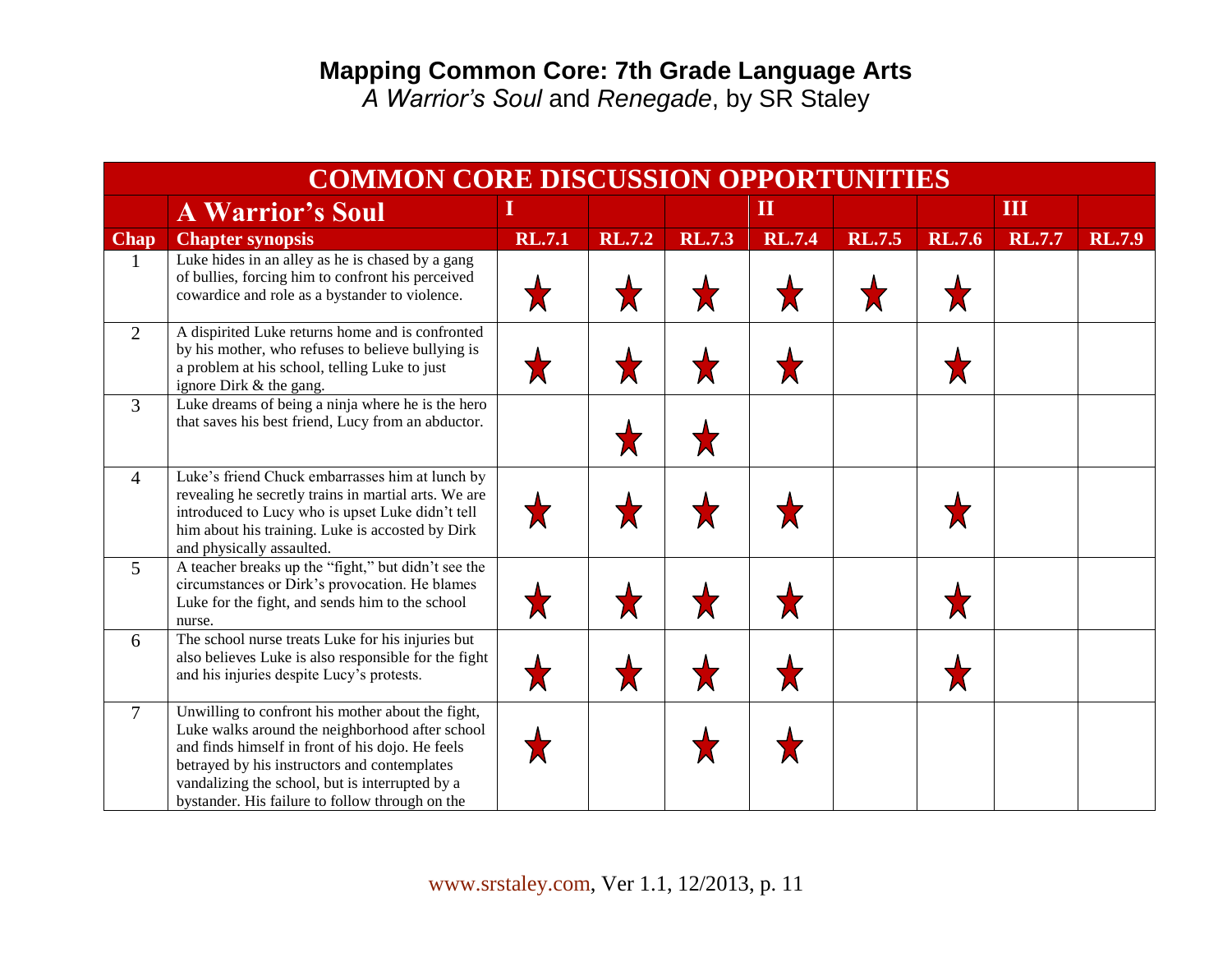|    | vandalism reinforces his own sense of inadequacy<br>and indecision.                                                                                                                                                                               |  |  |  |  |
|----|---------------------------------------------------------------------------------------------------------------------------------------------------------------------------------------------------------------------------------------------------|--|--|--|--|
| 8  | Luke runs away from the dojo, his confidence<br>shattered, .and breaks down emotionally.                                                                                                                                                          |  |  |  |  |
| 9  | Peter, his martial arts instructor, has tracked him<br>down and encourages him to return to the dojo<br>for training.                                                                                                                             |  |  |  |  |
| 10 | Luke dismisses Peter's encouragement, but his<br>anger at becoming Dirk's victim leads him to<br>think about escalating the fight by getting a gun<br>or knife to even the odds.                                                                  |  |  |  |  |
| 11 | Luke still doesn't want to confront his mother, so<br>he stops at a deli for a slice of pizza, where he<br>finds Lucy. Lucy tells him she was proud of how<br>he fought back against Dirk.                                                        |  |  |  |  |
| 12 | Chuck meets Lucy & Luke in the deli and reveals<br>he has a plan to confront Dirk by threatening to<br>use a gun to defend himself. Lucy is mortified but<br>Luke is drawn to the idea and power behind using<br>a gun to even the odds.          |  |  |  |  |
| 13 | Luke finally returns home to find Peter talking to<br>his mother. She is disappointed in Luke because<br>he stopped going to martial arts. Luke feels<br>betrayed and angry, and refuses his mother's<br>attempt to reconcile.                    |  |  |  |  |
| 14 | Luke wakes after a restless night and remembers<br>a dream where Dirk attacks Lucy & Chuck.<br>Luke's frustration turns into a chaotic and angry<br>martial arts workout in his room, ending resolve<br>to go back to the dojo and talk to Peter. |  |  |  |  |
| 15 | Lucy intercepts Luke on his way to the dojo to<br>see Peter. She convinces him to let her go with<br>him despite his reservations about martial arts<br>and self-defense training.                                                                |  |  |  |  |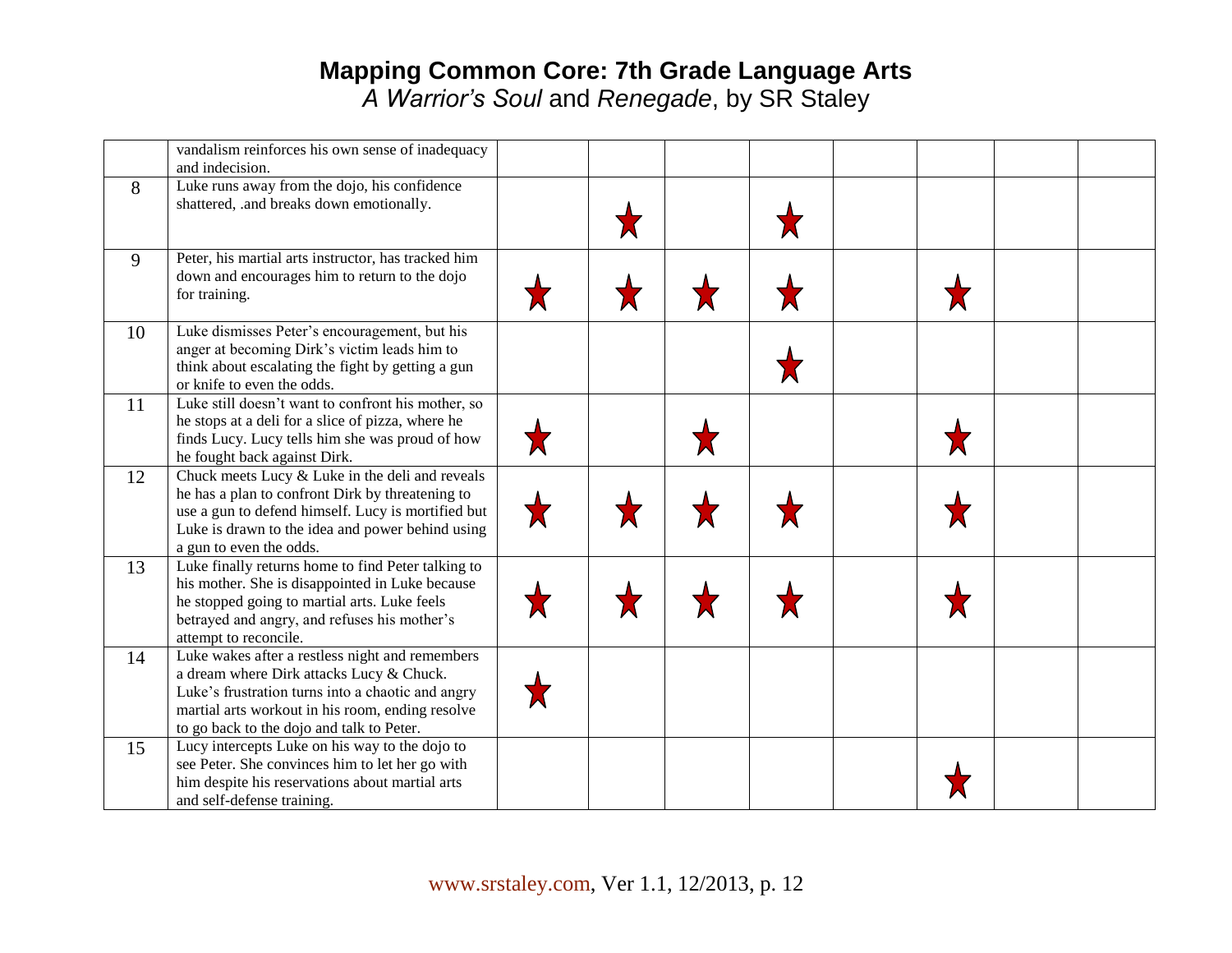| 16 | Lucy is unimpressed with dojo, but Peter quickly<br>schools her on the importance of practical self<br>defense. Peter challenges Luke to help teach self-<br>defense.                                                                                                                                                   |  |  |  |  |
|----|-------------------------------------------------------------------------------------------------------------------------------------------------------------------------------------------------------------------------------------------------------------------------------------------------------------------------|--|--|--|--|
| 17 | Luke reluctantly helps Peter teach Lucy as he<br>remembers his own training. Peter instructs Lucy<br>in the principle to les of defending against<br>multiple attackers, like Dirk and his gang. Peter<br>& Luke teach Lucy basic kicks and strikes, and<br>Luke's confidence increases.                                |  |  |  |  |
| 18 | Luke's confidence grows as Peter encourages him<br>to coach Lucy. Luke becomes more empowered<br>by his rediscovered self-defense skills. Peter<br>warns Lucy & Luke that fighting is a last resort,<br>the last option available after every other way of<br>diffusing the threat has failed.                          |  |  |  |  |
| 19 | After their session with Peter, Luke & Lucy<br>realize that Chuck's plan to threaten Dirk with the<br>gun was not going to work; they realize it is a<br>race against time to prevent a disaster if Chuck<br>implements his plan.                                                                                       |  |  |  |  |
| 20 | In history class, Luke tries to make the point that<br>violence is not the answer, but ends up<br>convincing students the opposite during a<br>discussion of how the American militia rose up<br>against England at Lexington & Concord. The<br>situation with Dirk escalates as another student,<br>Stan, joins Chuck. |  |  |  |  |
| 21 | At lunch, Luke & Lucy attempt to convince<br>Chuck to abandon his plan, but Chuck feels<br>betrayed by their lack of loyalty. He resolves to<br>confront Dirk without them. Luke is torn between<br>common sense and his loyalty to Chuck.                                                                              |  |  |  |  |
| 22 | Dirk physically confronts Luke again in the<br>hallway. Luke instinctively strikes back using his<br>martial arts but instantly regrets it. Dirk is<br>angered even more and vows to destroy Chuck,                                                                                                                     |  |  |  |  |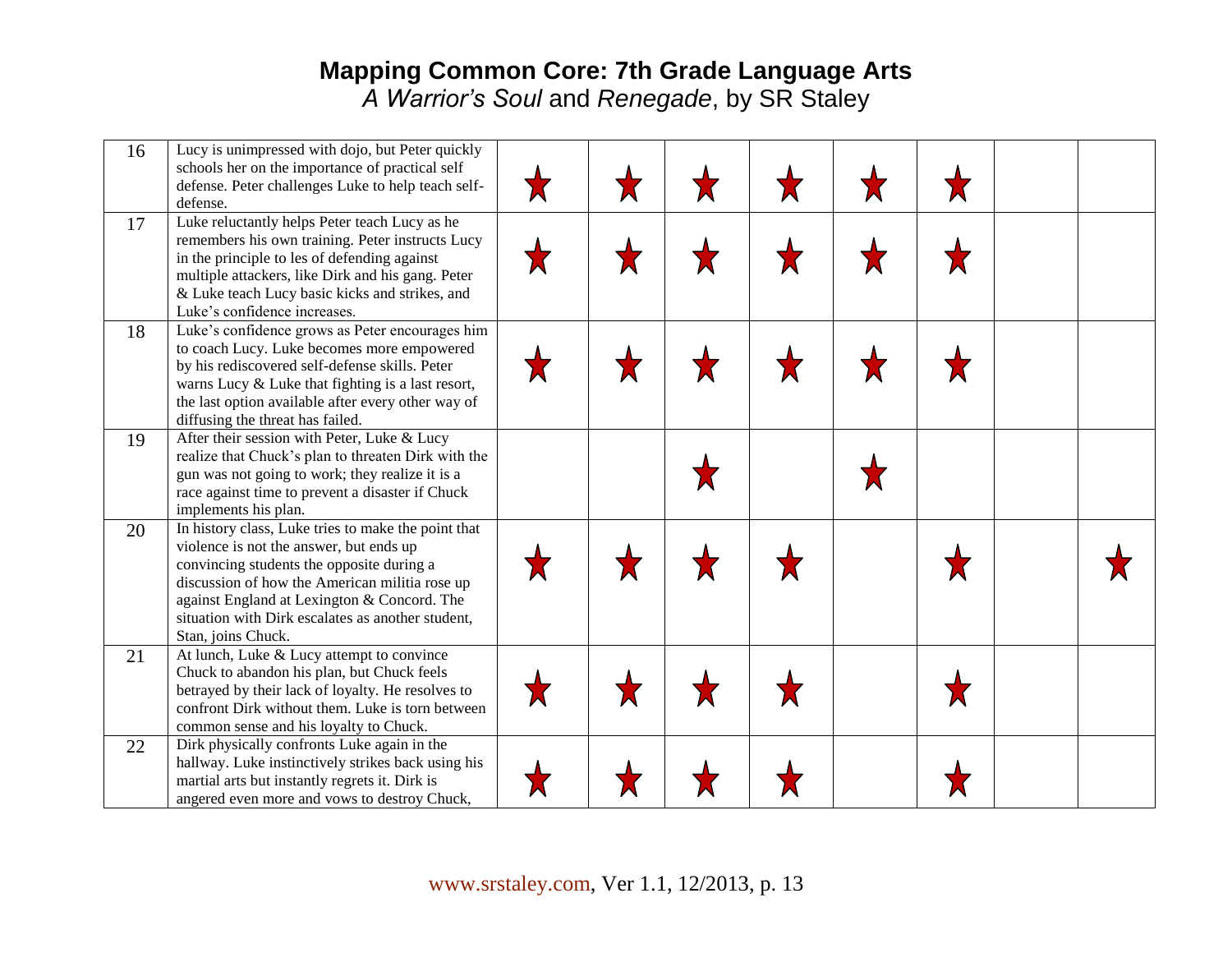|    | Lucy & Luke. Dirk challenges Luke to a<br>showdown in an alley after school, and Luke<br>agrees.                                                                                                                                                                                                    |  |  |  |  |
|----|-----------------------------------------------------------------------------------------------------------------------------------------------------------------------------------------------------------------------------------------------------------------------------------------------------|--|--|--|--|
| 23 | The reality that the situation with Dirk has spun<br>hopelessly out of control weighs on Luke as his<br>travels after school to site of the fight and<br>challenge. Chuck is waiting, and is still angry at<br>Luke. They suddenly realize Lucy is missing.                                         |  |  |  |  |
| 24 | Dirk arrives, revealing he has abducted Lucy,<br>physically threatening her. Luke begins to panic<br>as he realizes Lucy is in danger, but settles<br>himself by remembering his lessons on the dojo<br>and the principles that Peter had taught him.                                               |  |  |  |  |
| 25 | Chuck unexpectedly pulls a gun and points it at<br>Dirk. Dirk doesn't believe Chuck will pull the<br>trigger and taunts him. Luke is forced to make a<br>decision.                                                                                                                                  |  |  |  |  |
| 26 | Dirk, believing Chuck won't pull the trigger,<br>pulls his own gun and points it at Chuck. One of<br>Dirk's goons pulls a knife on Lucy, and Dirk<br>signals him to cut Lucy. Luke is forced into<br>action.                                                                                        |  |  |  |  |
| 27 | Luke saves Lucy using the element of surprise,<br>but Dirk now threatens Luke with his gun. Luke<br>tries to convince Dirk to walk away, and Chuck<br>to put his gun away. Chuck pulls the trigger, but<br>the predictably bullet misses, giving Luke an<br>opportunity to turn the tables on Dirk. |  |  |  |  |
| 28 | Dirk is severely injured, but embarrassed and<br>angry at Luke. Luke orders him to leave the alley,<br>and Dirk submits to Luke realizing he has no<br>choice. He leaves with an implied threat.                                                                                                    |  |  |  |  |
| 29 | Luke and his friends are stunned about the effects<br>of the fight, but they realize they are in way over<br>their head. The violence just escalated to more<br>violence, and didn't solve their problem with<br>Dirk or his gang. They know Dirk will be back,                                     |  |  |  |  |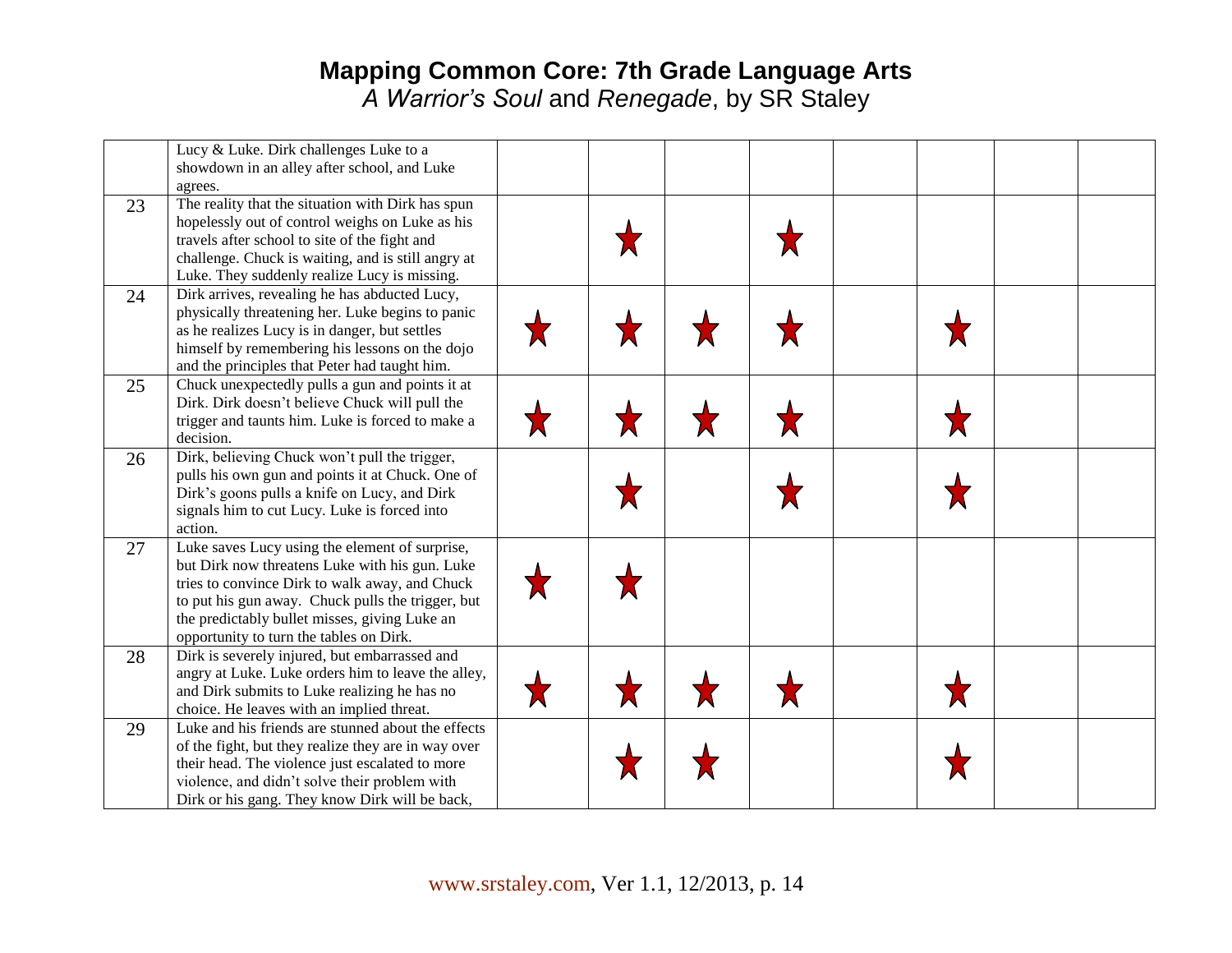|    | and the fight itself will likely create problems<br>with the police and their parents. They decide to<br>consult Peter.                                                                                                                                                                                                                 |  |  |  |  |
|----|-----------------------------------------------------------------------------------------------------------------------------------------------------------------------------------------------------------------------------------------------------------------------------------------------------------------------------------------|--|--|--|--|
| 30 | Peter is relieved that Luke and the others are<br>okay, but also admonishes them for taking<br>unnecessary risks and not involving him earlier.<br>Nevertheless, he realizes the conflict with Dirk is<br>not resolved and the kids agree to continue with<br>their martial arts training to protect themselves<br>from future threats. |  |  |  |  |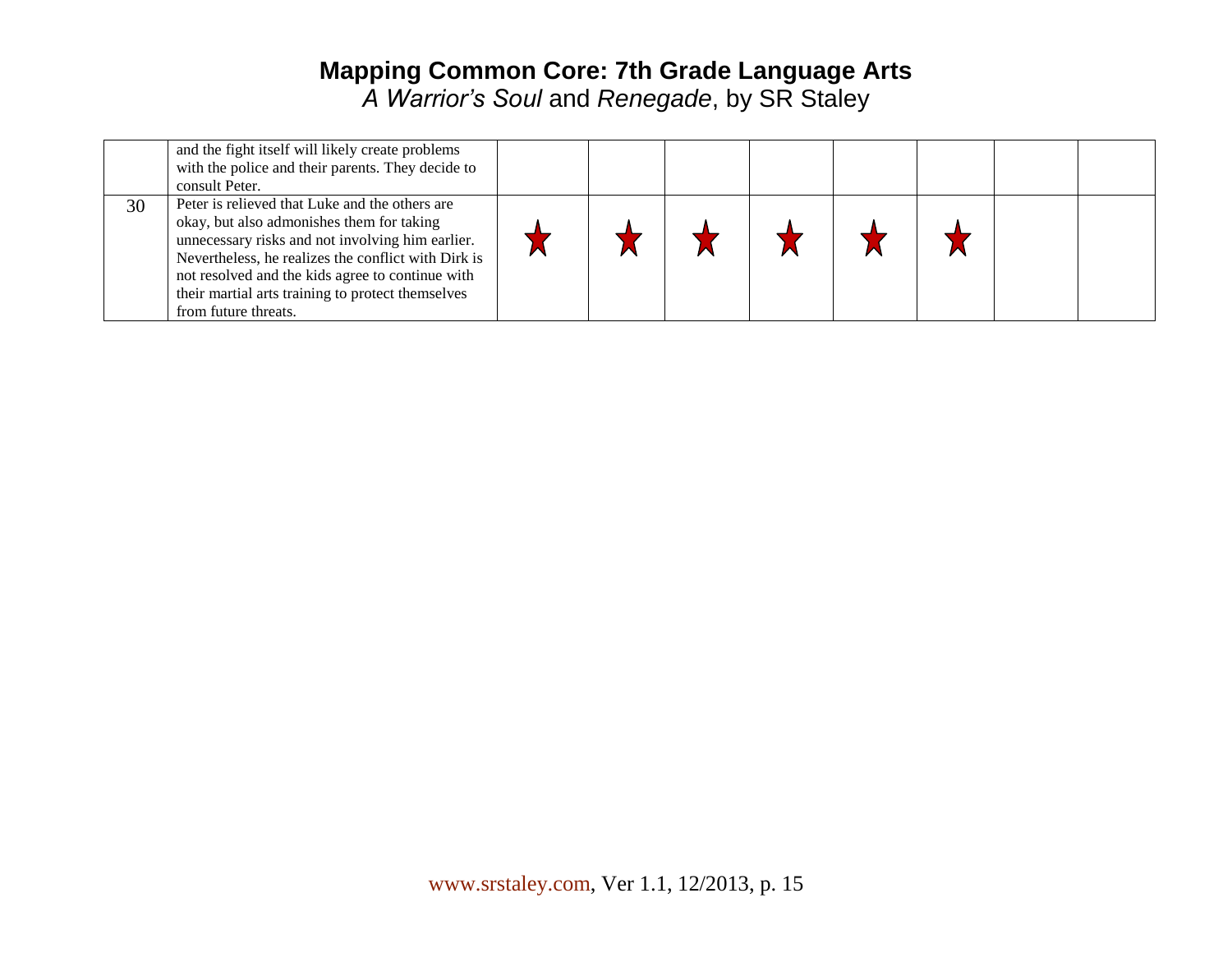*A Warrior's Soul* and *Renegade*, by SR Staley

|                | <b>COMMON CORE DISCUSSION OPPORTUNITIES</b>                                                                                                                                                                                                                                                                                                                                                       |               |               |               |               |               |               |               |               |
|----------------|---------------------------------------------------------------------------------------------------------------------------------------------------------------------------------------------------------------------------------------------------------------------------------------------------------------------------------------------------------------------------------------------------|---------------|---------------|---------------|---------------|---------------|---------------|---------------|---------------|
|                | <b>Renegade</b>                                                                                                                                                                                                                                                                                                                                                                                   | Л             |               |               | $\mathbf I$   |               |               | III           |               |
| <b>Chap</b>    | <b>Chapter synopsis</b>                                                                                                                                                                                                                                                                                                                                                                           | <b>RL.7.1</b> | <b>RL.7.2</b> | <b>RL.7.3</b> | <b>RL.7.4</b> | <b>RL.7.5</b> | <b>RL.7.6</b> | <b>RL.7.7</b> | <b>RL.7.9</b> |
| Poem           | Bri Griffin's (Age 12) poem focuses on the<br>courage it takes to step forward into the unknown<br>and the importance of embracing new<br>experiences.                                                                                                                                                                                                                                            |               |               |               |               |               |               |               |               |
| $\mathbf{1}$   | Maria is goaded by a new girl in school, a<br>wannabe challenging her to a fight as a gang<br>initiation ritual. Maria reacts, but easily defeats<br>before the fight is broken up by a teacher.                                                                                                                                                                                                  |               |               |               |               |               |               |               |               |
| 2              | Maria is sent to the principal's office. The<br>principal is frustrated with Maria and notes that<br>this is her fifth fight. Maria is frustrated by the<br>inability of the principal to address the gangs, and<br>believes her Cuban background can't let her<br>understand the realities of the kids from Mexican<br>families. The principal believes she has no choice<br>but to suspend her. |               |               |               |               |               |               |               |               |
| 3              | Clare Larson, One of Maria's teachers intervenes,<br>informing the principal that Maria is the target of<br>the school's gangs. The principal is reluctant, but<br>the teacher persuades her that expelling Maria<br>would give the gangs even more control over the<br>school. She gives Maria one more chance.                                                                                  |               |               |               |               |               |               |               |               |
| $\overline{4}$ | Larson escorts Maria back to her class over the<br>objections of the teacher. Several gang members<br>are in the class, and they manipulate the<br>discussion to force the teacher to expel Maria<br>because she is the school bully. A spontaneous<br>outburst from other students in support of Maria<br>prevents her from being expelled.                                                      |               |               |               |               |               |               |               |               |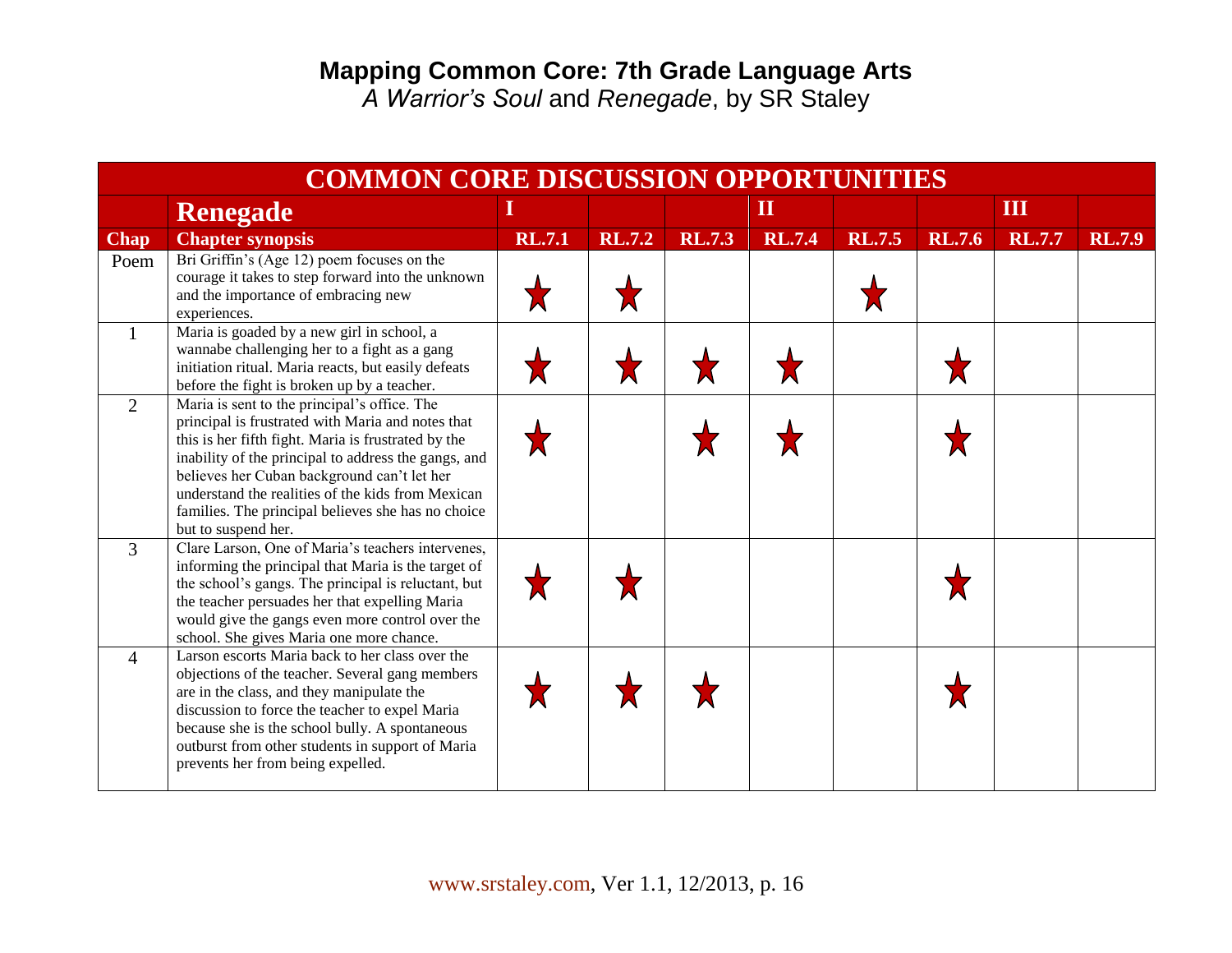| 5 <sup>5</sup> | Maria's best friend, Leticia, reveals that Maria's<br>secret passion is reading and she routinely<br>diagrams sentences to better understand the<br>meaning of the passages. Her favorite book is The<br>Hole, a story that revolves around the ethical<br>dilemmas faced in the everyday life of a street kid<br>named Miguel. |  |  |  |  |
|----------------|---------------------------------------------------------------------------------------------------------------------------------------------------------------------------------------------------------------------------------------------------------------------------------------------------------------------------------|--|--|--|--|
| 6              | When she returns home, Maria is confronted by<br>her father who criticizes her for her fights and<br>admonishes her to stop. Frustrated from his<br>unwillingness to understand her situation, she<br>retreats to her room.                                                                                                     |  |  |  |  |
| $\overline{7}$ | Maria's brother, Jesús, tries to console her. He<br>extols the virtues of gang life, and convinces her<br>to seek protection from the girls in her schools by<br>meeting with the leader of his gang, Ricardo.                                                                                                                  |  |  |  |  |
| 8              | Unable to sleep and worried about how her life is<br>spinning out of control, Maria sneaks out of her<br>apartment at night, and ends up in a deserted<br>park.                                                                                                                                                                 |  |  |  |  |
| 9              | Maria is attacked by a gang of men who<br>recognize her vulnerability. She tries to defend<br>herself, but her efforts anger her attackers and<br>they beat her.                                                                                                                                                                |  |  |  |  |
| 10             | Maria wakes up in the park to learn that she was<br>saved from the gang by a stranger, name Joshua.<br>She is bruised and her ankle has been severely<br>injured. He offers to help her, but she resists.<br>Joshua convinces her to let him help.                                                                              |  |  |  |  |
| 11             | Joshua helps Maria to a friends should where she<br>meets Christiana. Maria learns that they are both<br>skilled martial artists and that Joshua has saved<br>several people from attacks. They offer to help<br>train Maria in self defense.                                                                                   |  |  |  |  |
| 12             | Joshua escorts Maria back to her apartment he<br>meets her parents, who have been searching for<br>her for hours. Maria's father resists Joshua's                                                                                                                                                                               |  |  |  |  |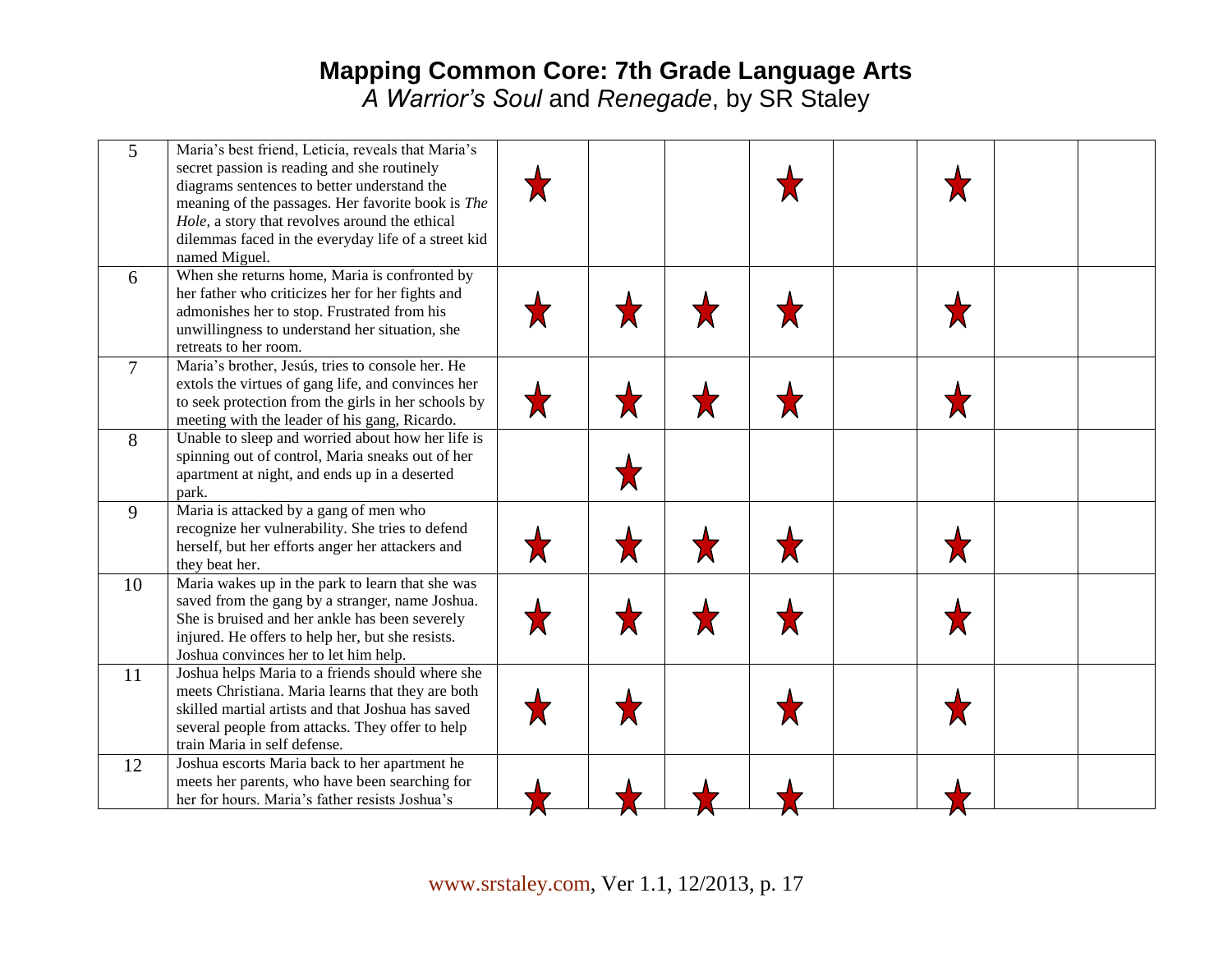|    | attempts to help, but finally accepts them after he<br>realizes Maria's life may depend on her learning<br>self-defense skills.                                                                                                                                                                                                                                         |  |  |  |  |
|----|-------------------------------------------------------------------------------------------------------------------------------------------------------------------------------------------------------------------------------------------------------------------------------------------------------------------------------------------------------------------------|--|--|--|--|
| 13 | At school, Leticia is shocked at Maria's physical<br>state. Maria refuses to tell Leticia about Joshua.<br>Both of them are confronted by, Cecilia, the<br>leader of the school gang. Leticia attempts to<br>defend Maria, but Maria ends up stealthily<br>defending both of them with a cane using the new<br>self-defense skills she has. Clare Larson<br>intervenes. |  |  |  |  |
| 14 | Leticia is impressed by Maria's skills with the<br>cane, and she finally convinces her to take her to<br>meet Joshua & Christiana.                                                                                                                                                                                                                                      |  |  |  |  |
| 15 | Joshua & Christiana reluctantly accept Leticia as<br>a student with Maria after their bond/loyalty as<br>friends becomes clear. Joshua admonishes Maria<br>for using the cane too soon. Maria is impatient,<br>but Joshua emphasizes she needs to learn when to<br>use the weapon, not just how to. Skills come with<br>responsibilities                                |  |  |  |  |
| 16 | Jesús confronts Maria about sneaking out and the<br>attack. He pressures Maria to get help from<br>Ricardo. Although she resists, Maria finally<br>agrees when she realizes how important it is to<br>her brother. Jesús assures Maria he will protect<br>her.                                                                                                          |  |  |  |  |
| 17 | In school, Rachel confronts Maria. She has<br>learned that Maria is going out with Ricardo, and<br>Rachel is jealous. Leticia is blindsided by the<br>revelation and Maria lies to Leticia as she realizes<br>Jesús has gotten her in over her head.                                                                                                                    |  |  |  |  |
| 18 | Maria's loses focus in her training with Joshua &<br>Christiana. Joshua teaches Maria an important<br>principal of martial arts fighting, and Maria<br>begins to think differently about how she defends                                                                                                                                                                |  |  |  |  |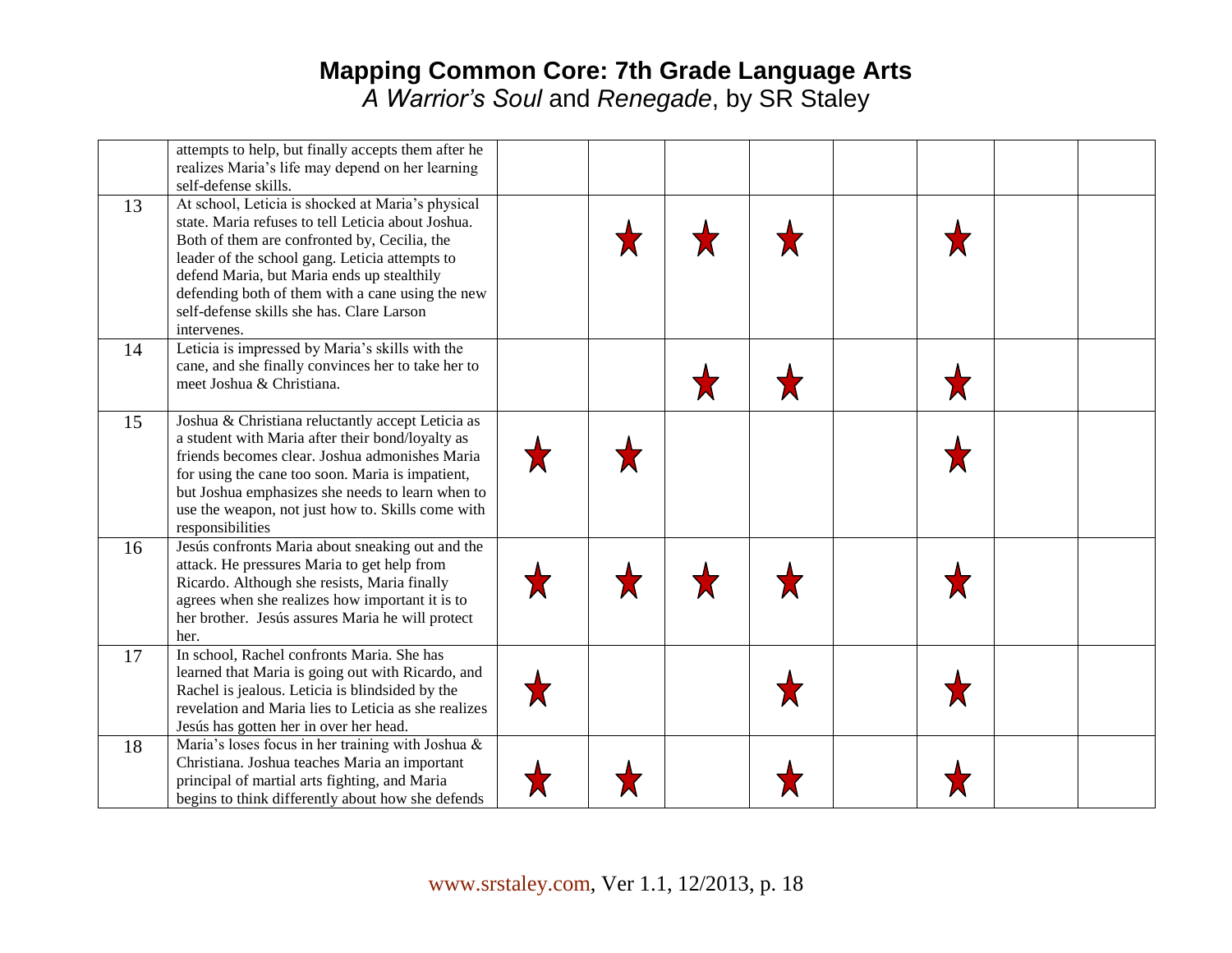|    | herself against Cecilia, Rachel & gangs.                                                                                                                                                                                                                                                                                                                                    |  |  |  |  |
|----|-----------------------------------------------------------------------------------------------------------------------------------------------------------------------------------------------------------------------------------------------------------------------------------------------------------------------------------------------------------------------------|--|--|--|--|
| 19 | Leticia discourages Maria from going out with<br>Ricardo, but Jesús has assured her everything<br>would be okay.                                                                                                                                                                                                                                                            |  |  |  |  |
| 20 | Maria is ambushed by Rachel and her wannabe<br>girls as she walks home alone from school. Maria<br>tries to avoid fighting, but Rachel attacks her.<br>Maria tries to ward them off with conventional<br>street fighting tactics, but fails. Only when she<br>adopts the self-defense principals taught by<br>Joshua does she turn the tables, including using<br>her cane. |  |  |  |  |
| 21 | Rachel and the other girls are severely injured by<br>Maria as she successfully defends herself. But<br>Maria holds back, using just enough force to<br>neutralize the attack. Still, one of the girls if hurt<br>so badly she needs medical assistance. Maria<br>calls 911 realizing she is going to get in more<br>trouble.                                               |  |  |  |  |
| 22 | Leticia feels guilty because she let Maria walk<br>home alone. Rachel approaches Maria & Leticia<br>and apologizes for the ambush. Maria & Leticia<br>are confused, but Leticia tells them Maria's<br>willingness to help her in the alley saved her<br>friends life, and her actions showed her the<br>injustice of her violent gang.                                      |  |  |  |  |
| 23 | Christiana is angry when she learns that Maria<br>was jumped by Rachel. Joshua decides the stakes<br>are getting higher, and he trains Maria & Leticia<br>in knife defense. They learn new principles of<br>defending against multiple attackers.                                                                                                                           |  |  |  |  |
| 24 | Maria accompanies Jesús to an abandoned<br>warehouse for her "date" with Ricardo. She<br>learns that Ricardo is in fact the man who<br>attacked her in the park, and he is now intent on                                                                                                                                                                                    |  |  |  |  |